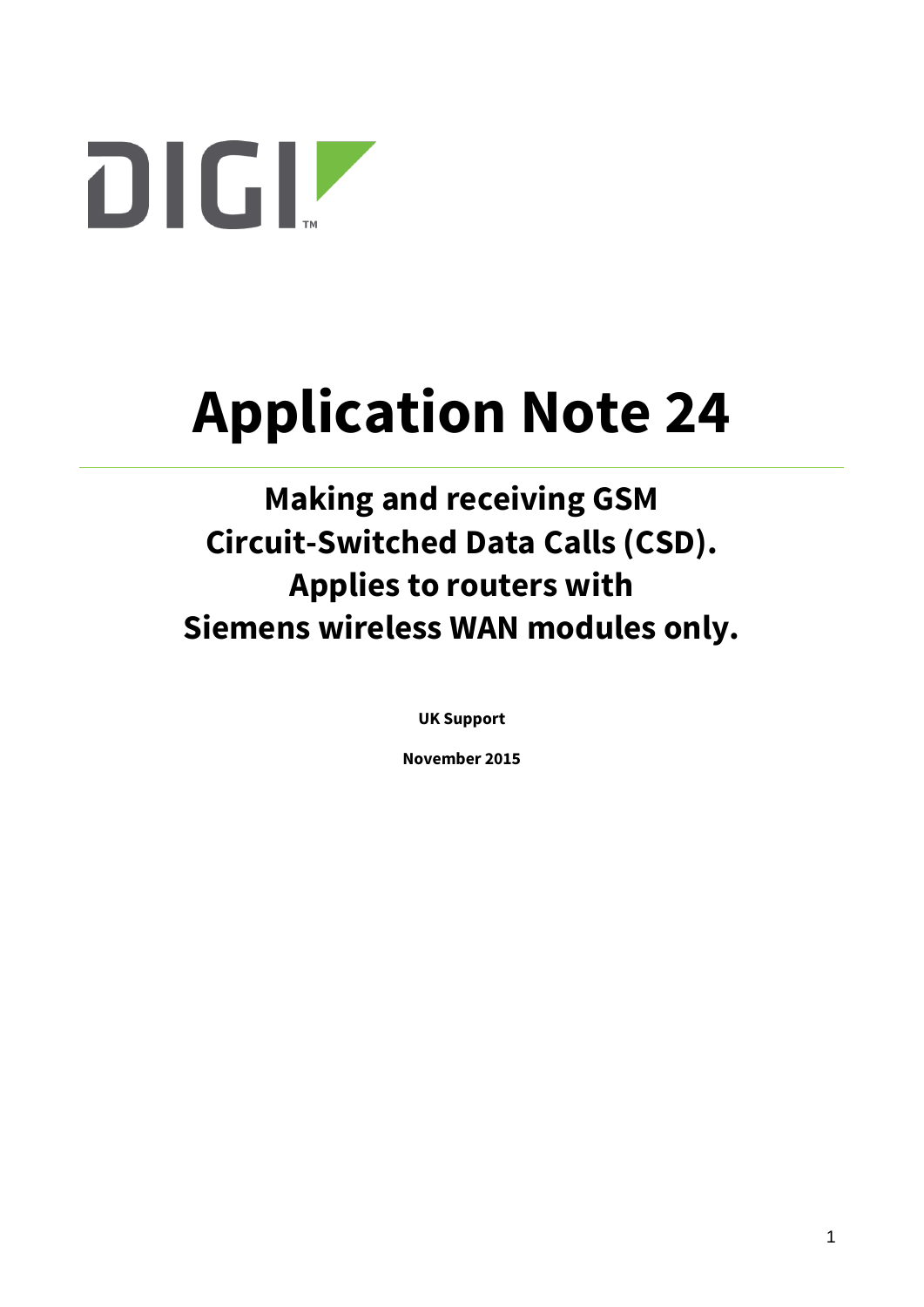#### **Contents**

| $\mathbf{1}$  |     |  |
|---------------|-----|--|
|               | 1.1 |  |
|               | 1.2 |  |
|               | 1.3 |  |
|               | 1.4 |  |
|               | 1.5 |  |
| $\mathcal{P}$ |     |  |
|               | 2.1 |  |
|               | 2.2 |  |
| 3             |     |  |
|               | 3.1 |  |
|               | 3.2 |  |
|               | 3.3 |  |
| 4             |     |  |

# <span id="page-1-0"></span>**1 INTRODUCTION**

#### <span id="page-1-1"></span>**1.1 Outline**

This document contains information regarding GSM/GPRS models from Digi Transport to allow for GSM Circuit-Switched Data Calls (CSD or "data" calls) to be both made and received.

#### <span id="page-1-2"></span>**1.2 Assumptions**

This guide has been written for use by technically competent personnel with a good understanding of the communications technologies used in the product, and of the requirements for their specific application.

**Configuration:** This application note assumes that the router will be connecting to a cellular network.

This application note applies to;

**Models shown:** Digi Transport DR64 router with Siemens EDGE module.

**Other Compatible Models:** All Digi Transport products with Siemens EDGE module.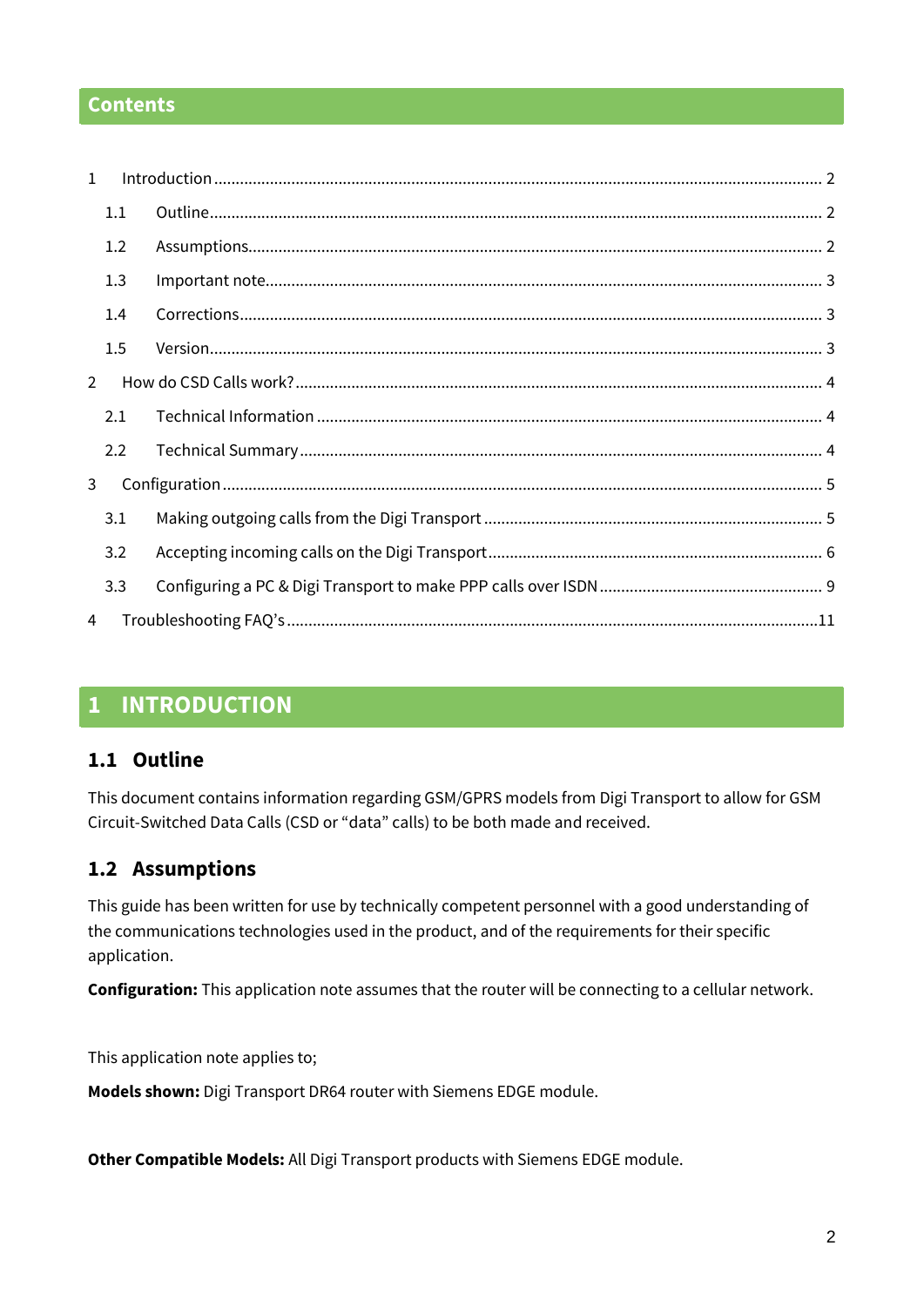**Firmware versions:** 5.162 and above.

**Configuration:** This Application Note assumes the devices are set to their factory default configurations. Most configuration commands are only shown if they differ from the factory default.

#### <span id="page-2-0"></span>**1.3 Important note**

In order for the Digi Transport to **place** GSM CSD calls **to** ISDN/POTS your SIM **must** be enabled for data services by your network operator.

In order for the Digi Transport to **receive** GSM CSD calls **from** ISDN/POTS your SIM **must also** be enabled to accept **incoming data services** on a data number by your network operator.

Most normal GSM SIM's are not enabled for receiving data services by default. Please check with your network operator before attempting to configure devices.

# <span id="page-2-1"></span>**1.4 Corrections**

Requests for corrections or amendments to this application note are welcome and should be addressed to[: uksupport@digi.com](mailto:uksupport@digi.com)

Requests for new application notes can be sent to the same address.

#### <span id="page-2-2"></span>**1.5 Version**

| <b>Version Number</b> | <b>Status</b>                |
|-----------------------|------------------------------|
| 1.0                   | Published                    |
| 1.1                   | Re-branded to Digi Transport |
| 1.2                   | Updated to new GUI           |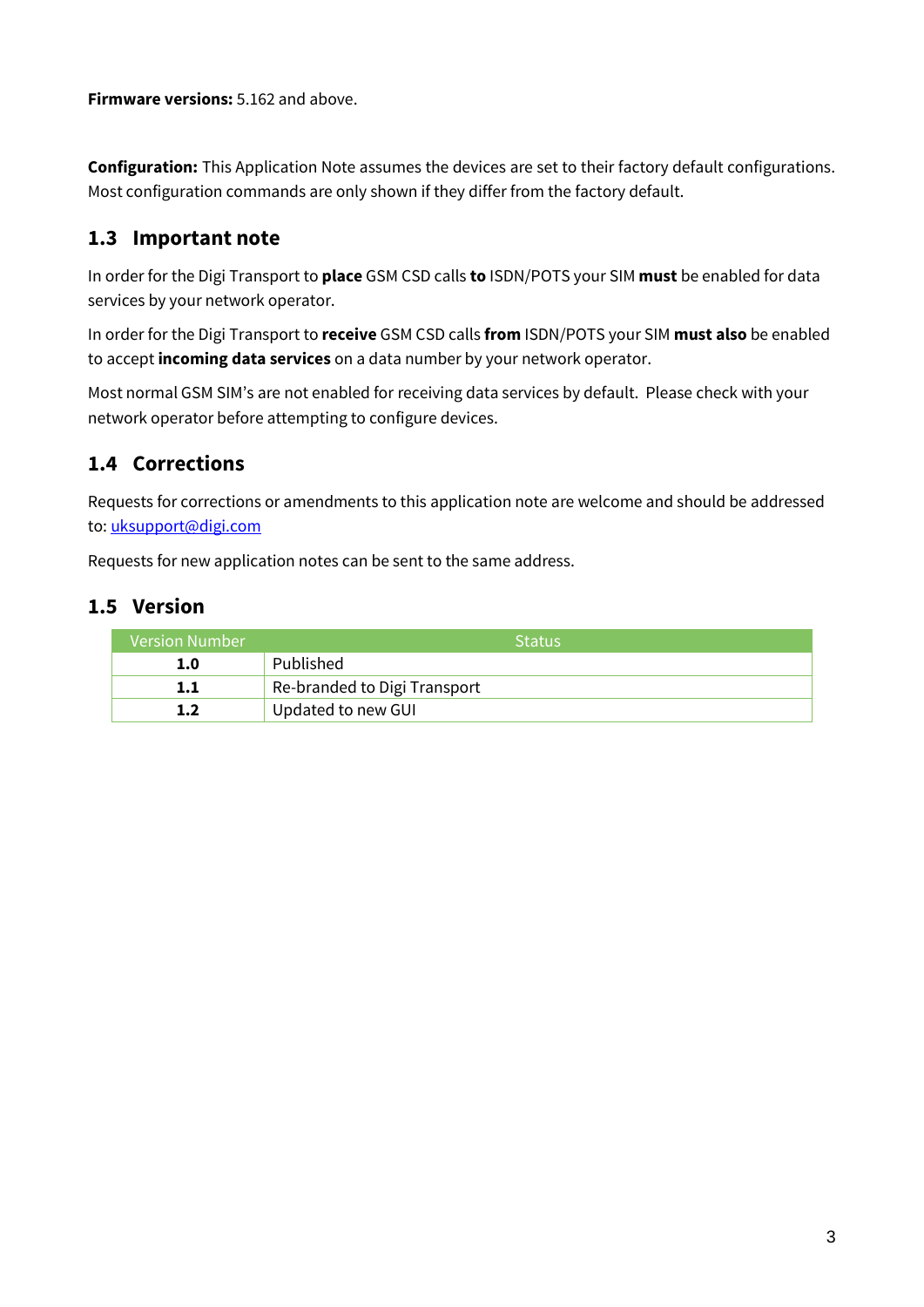# <span id="page-3-0"></span>**2 HOW DO CSD CALLS WORK?**

#### <span id="page-3-1"></span>**2.1 Technical Information**

#### Fro[m http://mobileinternetguide.org/html/ch01s01s02.html](http://mobileinternetguide.org/html/ch01s01s02.html)

*The usually referred GSM CSD bearer service is the most widely used data service providing a nontransparent data rate of 9.6 kbit/s. It provides error correction and flow control, which is what the "non-transparent" means in this context. Due to the special technologies employed for error protection and correction (FEC, ARQ, interleaving) on the air interface (physical layer) the measurable two way round trip time (RTT) is typically around 1 second for a GSM network operating in the 900 MHz frequency band and 500 ms for a GSM network operating in the 1800 MHz frequency band. This RTT can in general be measured when a mobile host (laptop connected to a GSM mobile phone via the infrared port or a serial cable) is connected to a fixed host in the Internet via the GSM non-transparent bearer service, by pinging the fixed host. The reason for the lower RTT in the 1800 MHz GSM network is the smaller interleaving depth, which becomes possible due to the usually half sized cell sizes compared to the 900 MHz cells. This 9.6 kbit/s service is what is most often used to connect laptop computers, PDA and WAP phones to the services they use.*

*Commonly, GSM network operators support the non-transparent CSD bearer service through a modem interworking function. This means that a mobile station (mobile phone) initiates a data call and the network routes the call to the modem interworking function, which is located at the Mobile Switching Centre (MSC) of the GSM network, which then dials the number supplied by the mobile station. This is different from voice calls, where the GSM network routes the call itself, often to another mobile station on the same network. The GSM network doesn't route data calls; it dials the requested number on behalf of the mobile station and leaves the routing to the external wireline telephone network. The main reason for this is that the GSM network has information about what the user wants to do with the data call. Maybe the user is contacting his Internet Service Provider (ISP) to send email or maybe he is dialling his corporate intranet to set up a virtual private network (VPN) connection to retrieve confidential customer information from a company database. The GSM network also does not know what speeds and compression are supported by the connection it dials. It has to take a "lowest common denominator" approach, just like a wireline modem does when it dials an ISP. Like a wireline modem, it has to conduct a complex conversation modem-to-modem, to configure speeds and compression, every time it dials. This modem-to-modem conversation accounts for most of the delay when a call from a laptop or WAP phone is established.*

*In addition to modem-to-modem calls most of the GSM networks today can also use ISDN to set-up calls from the MSC interworking function. In this case, there is no need for the long CSD call set-up. The selection whether an ISDN or a modem-to-modem call is established is done by adding a special AT command set in the dial-up networking settings. The details about the AT command settings for the mobile station in use calls can be found on the web pages of the mobile phone vendors.*

#### <span id="page-3-2"></span>**2.2 Technical Summary**

CSD data calls differ significantly from normal point-to-point ISDN or POTS calls as they rely on using equipment at the network operator to provide access to the services.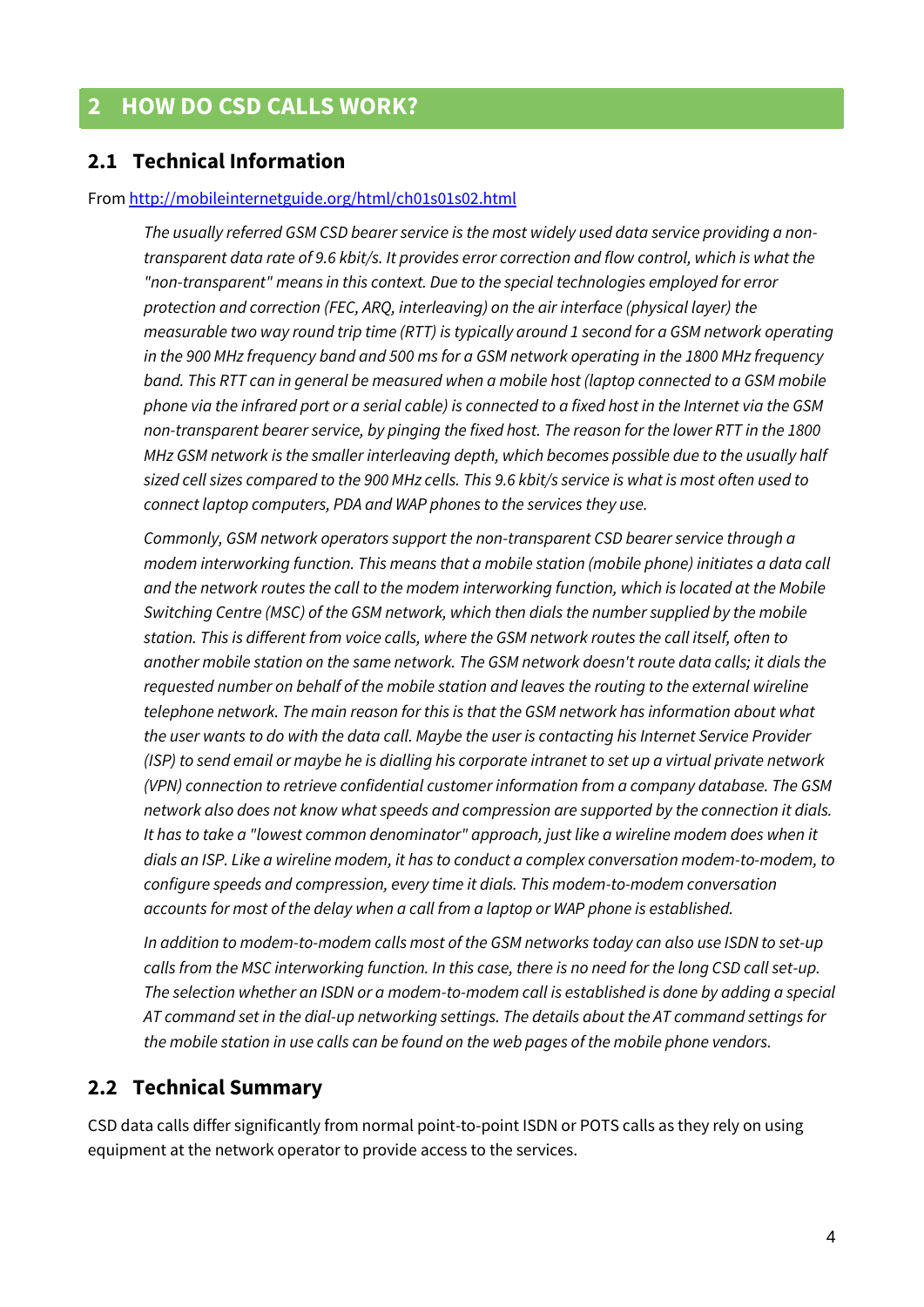For example, when a GSM data call is going out to a POTS/ISDN device the GSM device does not actually dial this number, this is done by the modem interworking function at the Mobile Switching Centre (MSC) of the network operator and the data is then relayed over the GSM network back to the device.

These connections are called non-transparent i.e. the link is not a dedicated tunnel and utilises a special GSM error correction/flow control facility called Radio Link Protocol (RLP).

RLP does add an amount of overhead but it ensures successful data delivery over the GSM parts of the link.

For example, the order of the call from a GSM device to a POTS would be something like:

| <b>GSM Device</b>         | <b>Network Operator</b>                  | <b>POTS Device</b>              |  |
|---------------------------|------------------------------------------|---------------------------------|--|
| Dial Number $\rightarrow$ | Makes Call $\rightarrow$                 | $\rightarrow$ Number rings      |  |
|                           |                                          | $\leftarrow$ Answers            |  |
|                           | Modem Speed Negotiation $\rightarrow$    | ← Modem Speed Negotiation       |  |
|                           | Connect Indication $\leftarrow$          | $\leftarrow$ Connect Indication |  |
| Connect RLP $\rightarrow$ | $\leftarrow$ Connect Indication          |                                 |  |
| Data $\rightarrow$        | Data Converted and relayed $\rightarrow$ | $\rightarrow$ Data              |  |
| Data $\leftarrow$         | ← Data Converted and relayed             | $\leftarrow$ Data               |  |

As can be seen there are actually two sets of connections – the GSM to the Network Operator and the Network Operator to the POTS device with the data being relayed between the GSM RLP link and the normal POTS analogue link.

Note that the speed at which the Network Operator connects to the POTS device will normally be at whatever is set from the GSM device data bearer i.e. 9600/14400bps, however the Network Operator is able to convert between speeds if the POTS device runs at a higher data rate than the GSM device can support.

Also if the POTS device cannot answer then a BUSY/NO CARRIER indication will be relayed back to the GSM device and the call terminated.

| <b>GSM Device</b>        | Network Operator                         | <b>ISDN Device</b>              |  |  |  |
|--------------------------|------------------------------------------|---------------------------------|--|--|--|
| Call Setup $\rightarrow$ | Call Setup $\rightarrow$                 | $\rightarrow$ Call Indication   |  |  |  |
|                          | Connect Indication $\leftarrow$          | Connect Indication $\leftarrow$ |  |  |  |
| Connect RLP $\leftarrow$ | $\leftarrow$ Connect Indication          |                                 |  |  |  |
| Data $\rightarrow$       | Data converted and relayed $\rightarrow$ | $\rightarrow$ Data              |  |  |  |
| Data $\leftarrow$        | $\leftarrow$ Data converted and relayed  | $\leftarrow$ Data               |  |  |  |

For a GSM device to an ISDN device would be similar but with the benefit of faster call setup from ISDN.

# <span id="page-4-0"></span>**3 CONFIGURATION**

# <span id="page-4-1"></span>**3.1 Making outgoing calls from the Digi Transport**

A Digi Transport can make calls to GSM, POTS and ISDN using V.110 rate adaptation or PPP over V.110, PPP is most common and is discussed here.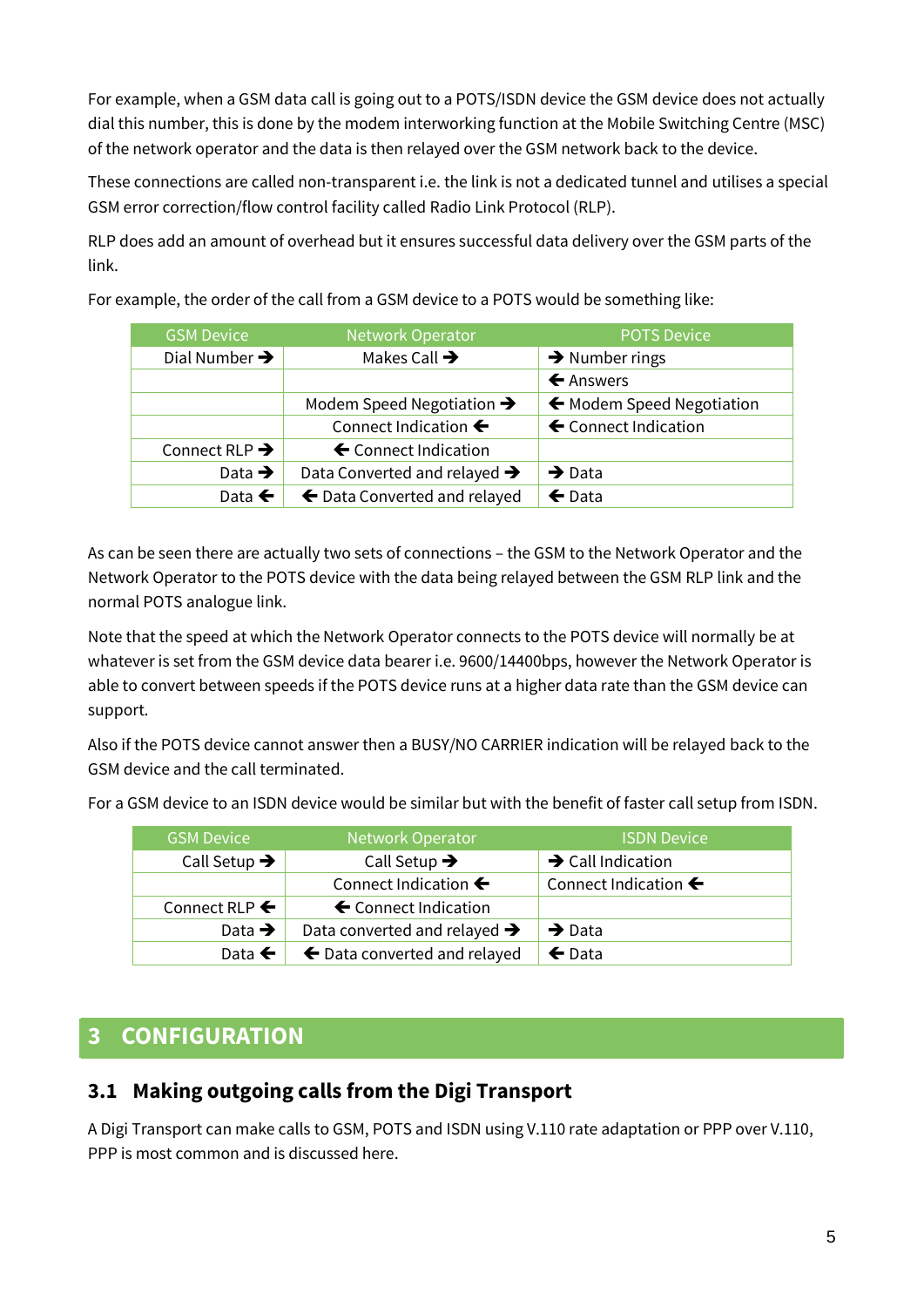#### **GSM to GSM**

This should be supported by default when Data Services are enabled.

#### **GSM Dial Out to ISDN & POTS**

With Data Services enabled you will be able to call ISDN and POTS numbers but your network operator may require you to set the 'Bearer Service' on the Digi Transport to use.

Add the following into the Initialisation String 1 in **Configuration - Network > Interfaces > Advanced > External Modems > External Modem 0**

| $+C\text{BST}=71,0,1$ | For 9600bps ISDN services.     |
|-----------------------|--------------------------------|
| $+CBST = 75,0,1$      | For 14400bps ISDN services.    |
| $+CBST=7,0,1$         | For 9600bps Analogue Services  |
| $+C$ BST=14,0,1       | For 14400bps Analogue Services |

Also change the ASY port to "mux0" in the drop down list.



#### <span id="page-5-0"></span>**3.2 Accepting incoming calls on the Digi Transport**

A Digi Transport will accept calls from POTS or ISDN with V.110 rate adaptation or PPP over V.110, PPP is most common and is discussed here.

The factory configuration of the Digi Transport will allow incoming PPP calls but PPP 0 (the accepting PPP interface) must be configured to accept calls from the GSM module.

1. Check that External Modem 0 is configured to use ASY port MUX0 (the GSM modem module) in **Configuration - Network > Interfaces > Advanced > External Modems > External Modem 0**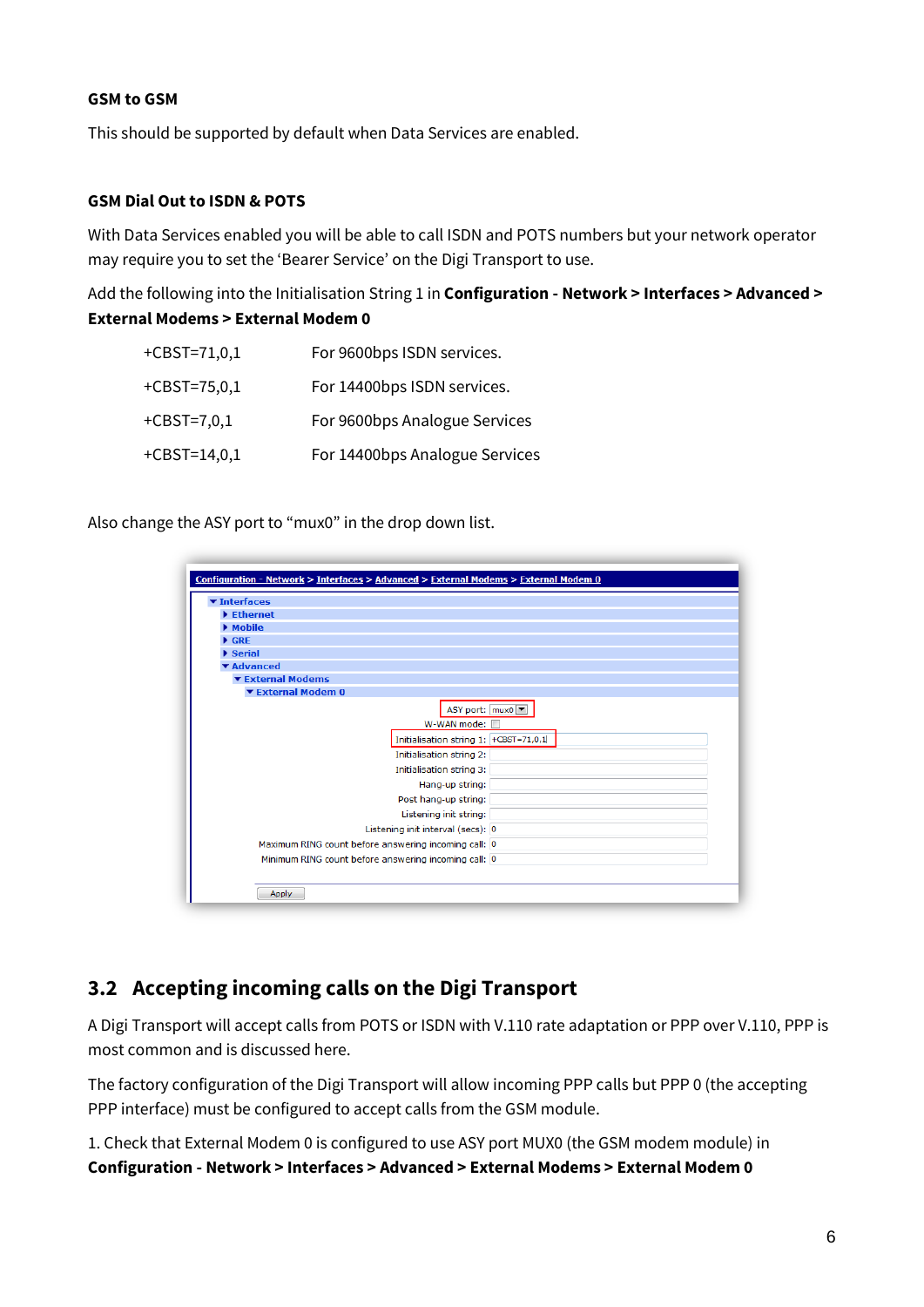| ▼ Interfaces                                         |  |
|------------------------------------------------------|--|
| Ethernet                                             |  |
| $\blacktriangleright$ Mobile                         |  |
| $\triangleright$ GRE                                 |  |
| $\blacktriangleright$ Serial                         |  |
| ▼ Advanced                                           |  |
| ▼ External Modems                                    |  |
| ▼ External Modem 0                                   |  |
| ASY port: mux0                                       |  |
| W-WAN mode:                                          |  |
| Initialisation string 1:                             |  |
| Initialisation string 2:                             |  |
| Initialisation string 3:                             |  |
| Hang-up string:                                      |  |
| Post hang-up string:                                 |  |
| Listening init string:                               |  |
| Listening init interval (secs): 0                    |  |
| Maximum RING count before answering incoming call: 0 |  |
|                                                      |  |
| Minimum RING count before answering incoming call: 0 |  |

2. Configure PPP 0 so that External Modem 0 is used in **Configuration - Network > Interfaces > Advanced > PPP 0**

| r PPP 0                                           |
|---------------------------------------------------|
| Load answering defaults<br>Load dialling defaults |
| Description:                                      |
| This PPP interface will use External Modem 0      |

3. Turn OFF the cell monitor by setting the monitoring interval to 0 via CLI :

| ss65000>cellmon 0 mon int 0 |  |
|-----------------------------|--|
| OK                          |  |

You will now be able to accept incoming PPP calls and be assigned an address in accordance with the parameters on PPP 0, this will typically be an address of 10.10.10.0 and the Digi Transport will have an address of 1.2.3.4.

#### **POTS to CSD calls**

No extra settings are required; the modem bank at the network operator will accept the call and pass it via RLP to the Digi Transport.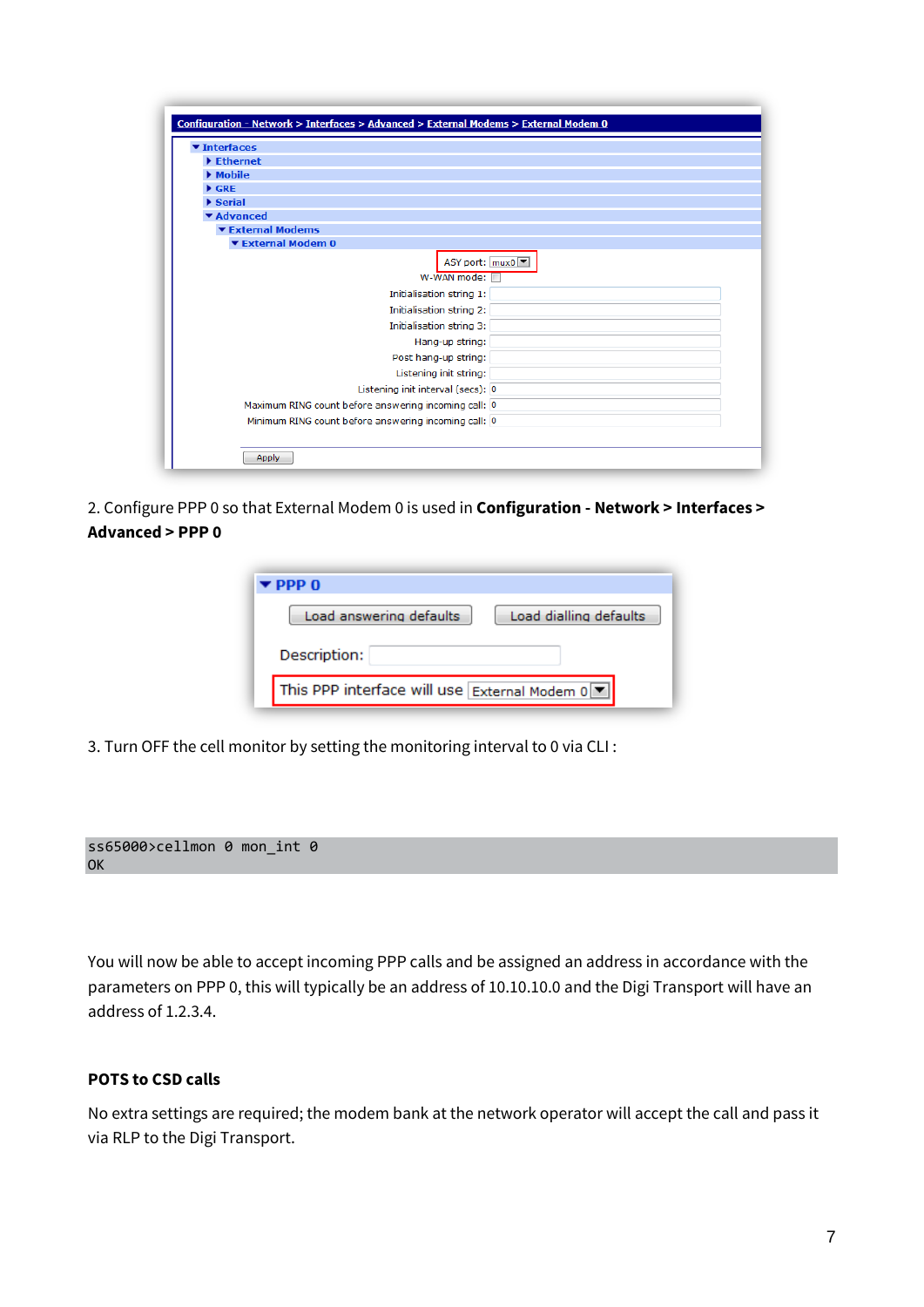**Note:** Before the Modem bank can pick up the call the Digi Transport itself must answer the incoming call – if it cannot accept the call (e.g. if the number is busy or SIM is not ready) then the modem bank will not pick up the call.

#### **ISDN to CSD calls**

**Note:** The dialling ISDN device **must** support a transparent V.110 Mode i.e. PPP data from a Windows Dial-Up Networking session must be allowed out in a 'raw' state by the device– many other TA's only support V.120 or basic V.110.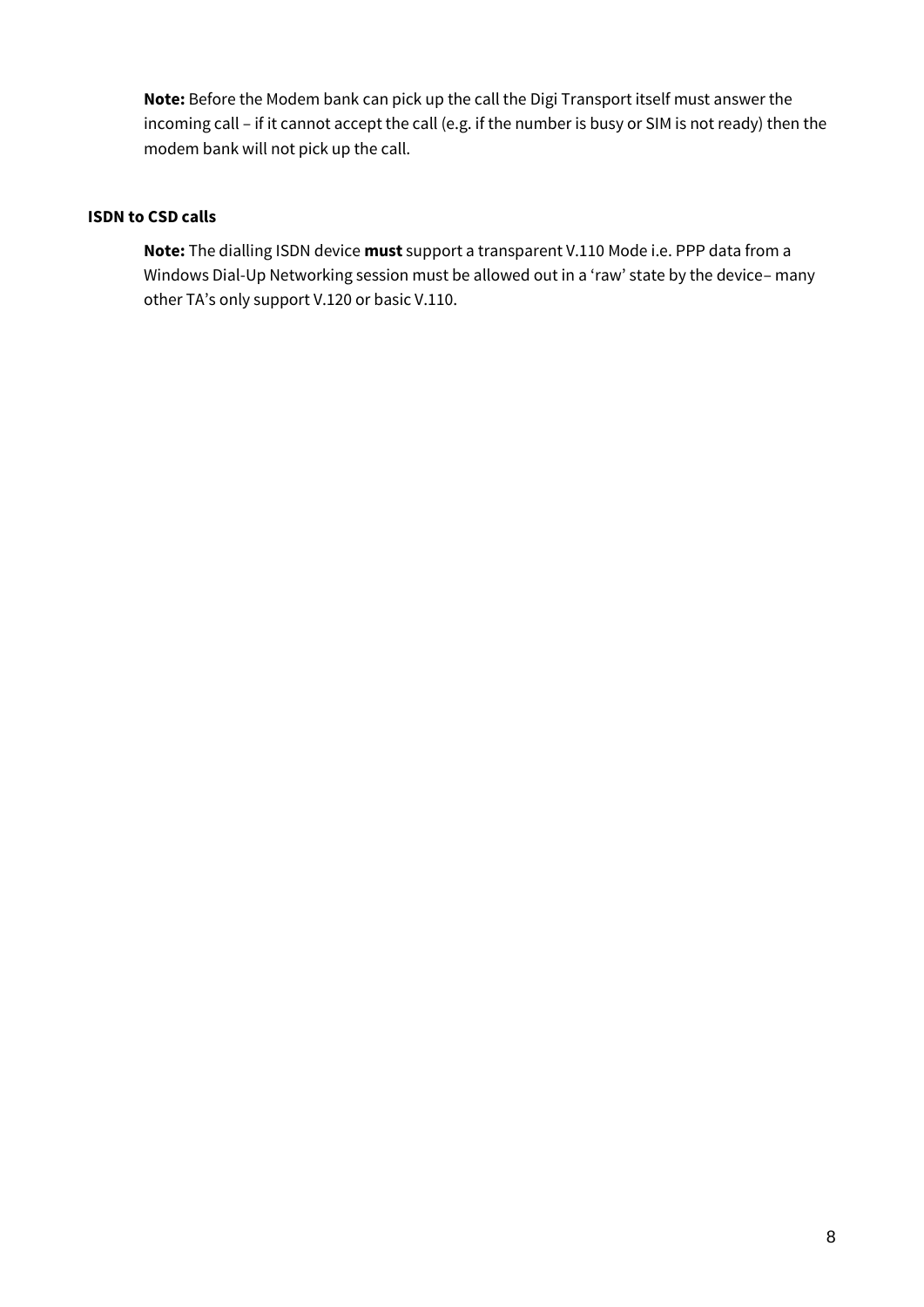# <span id="page-8-0"></span>**3.3 Configuring a PC & Digi Transport to make PPP calls over ISDN**

In order to configure a Digi Transport TA and Windows Dial Up Networking to call as CSD device over ISDN you must change the way the TA is configured as follows.

1. Set up an ADAPT instance e.g. ADAPT 0 in **Configuration - Network > Interfaces > Serial > Rate Adaption > Rate Adaption 0** to be **V110** with **V110 User Rate** 9600 and **Fixed Rate** on.

| <b>Configuration - Network &gt; Interfaces &gt; Serial &gt; Rate Adaption &gt; Rate Adaption 0</b> |                         |         |  |      |                |                                                |
|----------------------------------------------------------------------------------------------------|-------------------------|---------|--|------|----------------|------------------------------------------------|
| ▼ Rate Adaption                                                                                    |                         |         |  |      |                |                                                |
| ▼ Rate Adaption 0                                                                                  |                         |         |  |      |                |                                                |
|                                                                                                    |                         |         |  |      |                | times if rate adaption has not been negotiated |
| Attempt to redial the connection 0                                                                 |                         |         |  |      |                |                                                |
| Drop the connection if it is idle for                                                              | $\overline{\mathbf{0}}$ | $hrs$ 0 |  | mins | $\overline{0}$ | secs                                           |
| $\Box$ Leased line mode                                                                            |                         |         |  |      |                |                                                |
|                                                                                                    |                         |         |  |      |                |                                                |
| Enable rate adaption on                                                                            |                         |         |  |      |                |                                                |
| $\odot$ ISDN                                                                                       |                         |         |  |      |                |                                                |
|                                                                                                    | Use protocol: V110      |         |  |      |                |                                                |
| V110 rate: 9600                                                                                    |                         |         |  |      |                |                                                |
| <b>V</b> Fixed rate                                                                                |                         |         |  |      |                |                                                |
| Direct sync mode                                                                                   |                         |         |  |      |                |                                                |
| Only accept calls from                                                                             |                         |         |  |      |                |                                                |
| MSN ending with:                                                                                   |                         |         |  |      |                |                                                |
| Sub-address ending with:                                                                           |                         |         |  |      |                |                                                |
|                                                                                                    |                         |         |  |      |                |                                                |
|                                                                                                    |                         |         |  |      |                |                                                |
|                                                                                                    |                         |         |  |      |                |                                                |
|                                                                                                    |                         |         |  |      |                |                                                |
|                                                                                                    |                         |         |  |      |                |                                                |
| <b>Apply</b>                                                                                       |                         |         |  |      |                |                                                |
| CLI ending with:<br>$\odot$ TCP                                                                    |                         |         |  |      |                |                                                |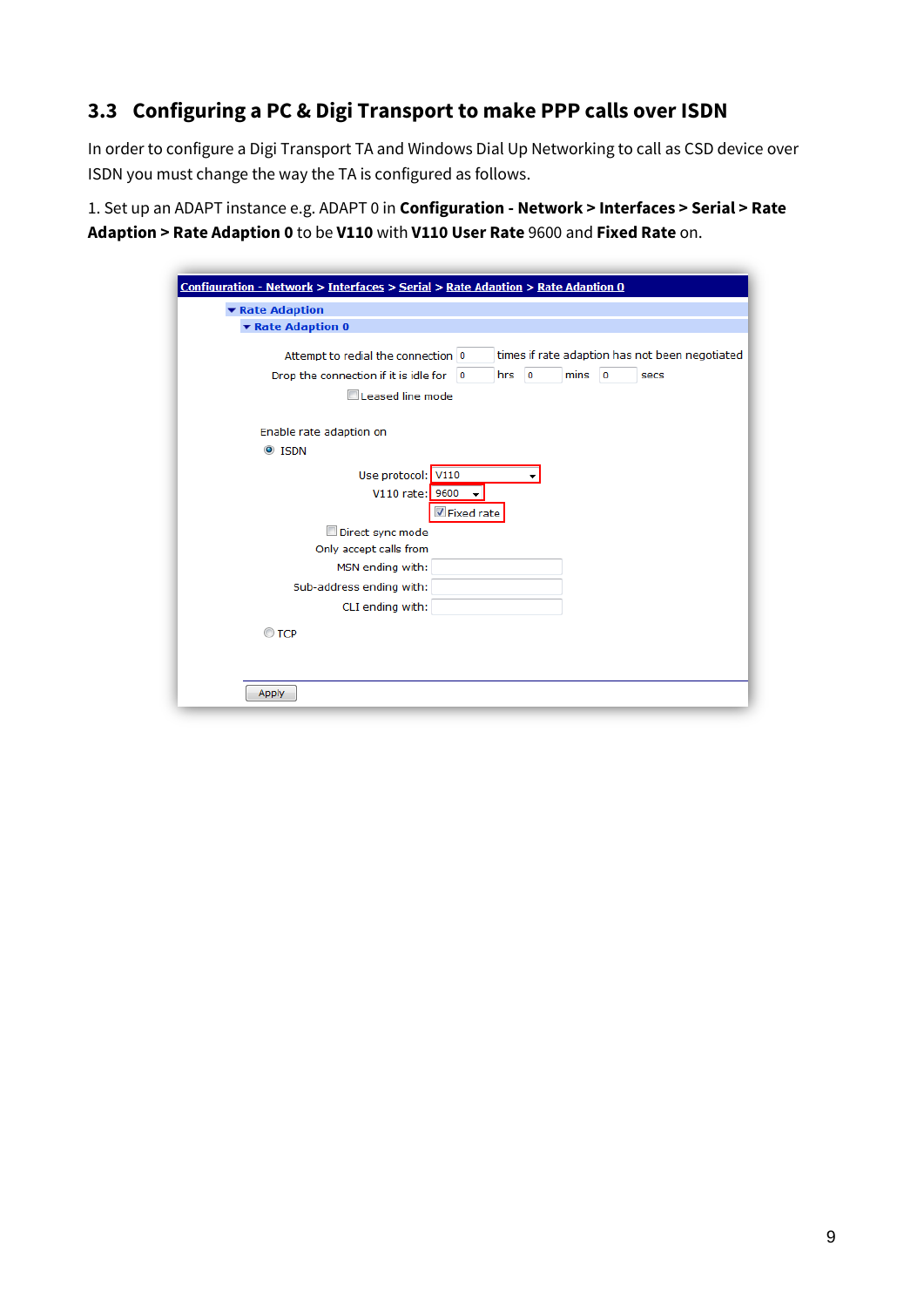2. Bind ADAPT instance e.g. ADAPT 0 to the ASY port to which the PC making the Dial-Up Networking call from in **Configuration - Network > Interfaces > Serial > Protocol Bindings**.

**Note:** In 'normal' PPP configurations this would be bound to PPP but not in the case of ISDN - > GSM calls

| Configuration - Network > Interfaces > Serial > Protocol Bindings |
|-------------------------------------------------------------------|
| Serial Port 9                                                     |
| Serial Port 10                                                    |
| Serial Port 11                                                    |
| Serial Port 12                                                    |
| W-WAN Port                                                        |
| Rate Adaption                                                     |
| Command Mappings                                                  |
| ▼ Protocol Bindings                                               |
| The PPP protocol is bound to serial ports by default.             |
| <b>Bound to</b><br><b>Protocol</b>                                |
| No bindings have been added<br>Serial 0<br>ADAPT 0<br>Add         |
| Apply                                                             |

3. Configure Dial-Up Networking on your computer to dial the data number you wish - there should be no need to deviate from the default settings.